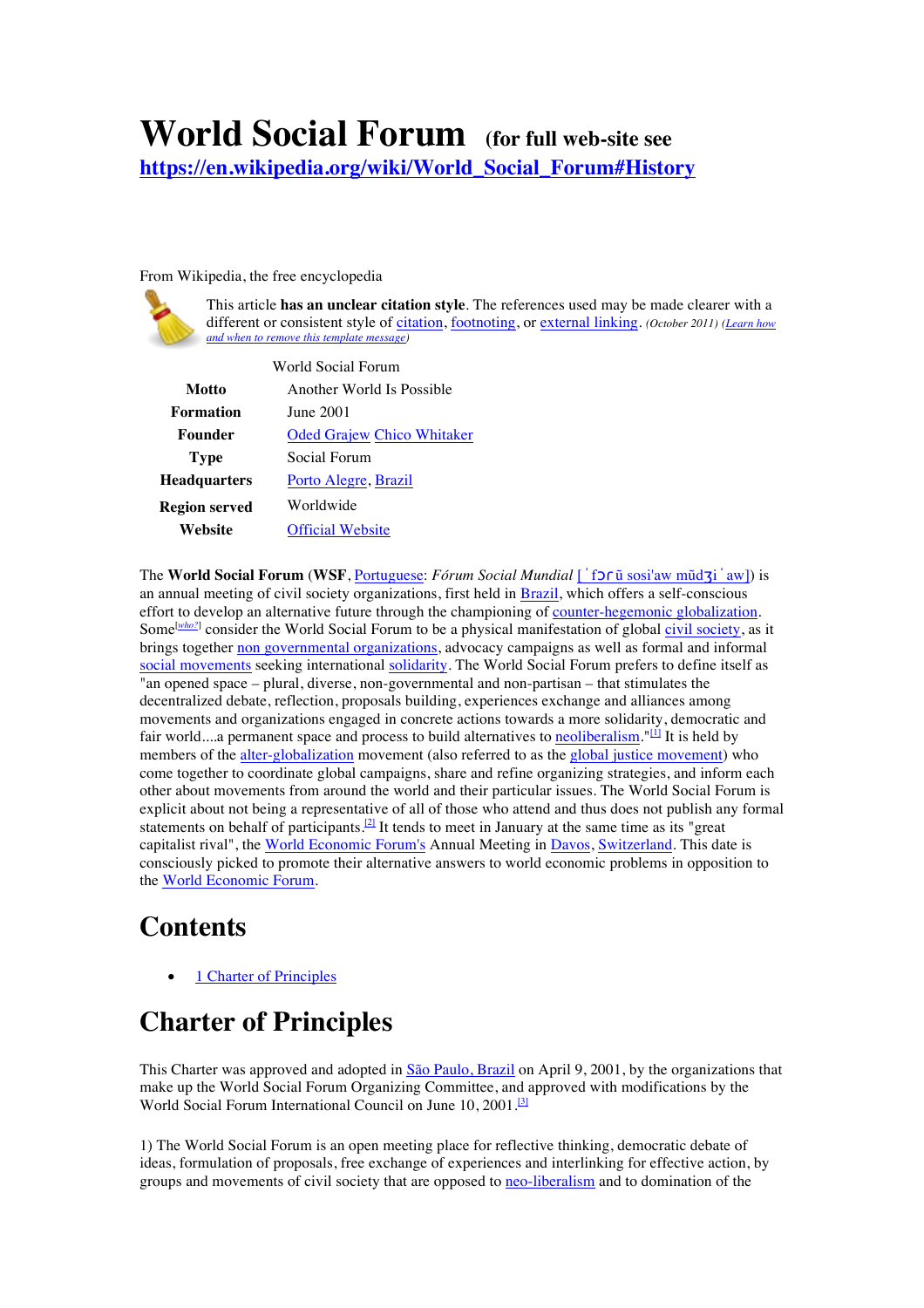world by capital and any form of imperialism, and are committed to building a planetary society directed towards fruitful relationships among Mankind and between it and the Earth.

2) The World Social Forum at Porto Alegre was an event localized in time and place. From now on, in the certainty proclaimed at Porto Alegre that "Another World Is Possible", it becomes a permanent process of seeking and building alternatives, which cannot be reduced to the events supporting it.

3) The World Social Forum is a world process. All the meetings that are held as part of this process have an international dimension.

4) The alternatives proposed at the World Social Forum stand in opposition to a process of globalization commanded by the large multinational corporations and by the governments and international institutions at the service of those corporations' interests, with the complicity of national governments. They are designed to ensure that globalization in solidarity will prevail as a new stage in world history. This will respect universal human rights, and those of all citizens - men and women - of all nations and the environment and will rest on democratic international systems and institutions at the service of social justice, equality and the sovereignty of peoples.

5) The World Social Forum brings together and interlinks only organizations and movements of civil society from all the countries in the world, but intends neither to be a body representing world civil society.

6) The meetings of the World Social Forum do not deliberate on behalf of the World Social Forum as a body. No one, therefore, will be authorized, on behalf of any of the editions of the Forum, to express positions claiming to be those of all its participants. The participants in the Forum shall not be called on to take decisions as a body, whether by vote or acclamation, on declarations or proposals for action that would commit all, or the majority, of them and that propose to be taken as establishing positions of the Forum as a body. It thus does not constitute a locus of power to be disputed by the participants in its meetings, nor does it intend to constitute the only option for interrelation and action by the organizations and movements that participate in it.

7) Nonetheless, organizations or groups of organizations that participate in the Forum's meetings must be assured the right, during such meetings, to deliberate on declarations or actions they may decide on, whether singly or in coordination with other participants. The World Social Forum undertakes to circulate such decisions widely by the means at its disposal, without directing, hierarchizing, censuring or restricting them, but as deliberations of the organizations or groups of organizations that made the decisions.

8) The World Social Forum is a plural, diversified, non-confessional, non-governmental and non-party context that, in a decentralized fashion, interrelates organizations and movements engaged in concrete action at levels from the local to the international to build another world.

9) The World Social Forum will always be a forum open to pluralism and to the diversity of activities and ways of engaging of the organizations and movements that decide to participate in it, as well as the diversity of genders, ethnicities, cultures, generations and physical capacities, providing they abide by this Charter of Principles. Neither party representations nor military organizations shall participate in the Forum. Government leaders and members of legislatures who accept the commitments of this Charter may be invited to participate in a personal capacity.

10) The World Social Forum is opposed to all totalitarian and reductionist views of economy, development and history and to the use of violence as a means of social control by the State. It upholds respect for Human Rights, the practices of real democracy, participatory democracy, peaceful relations, in equality and solidarity, among people, ethnicities, genders and peoples, and condemns all forms of domination and all subjection of one person by another.

11) As a forum for debate the World Social Forum is a movement of ideas that prompts reflection, and the transparent circulation of the results of that reflection, on the mechanisms and instruments of domination by capital, on means and actions to resist and overcome that domination, and on the